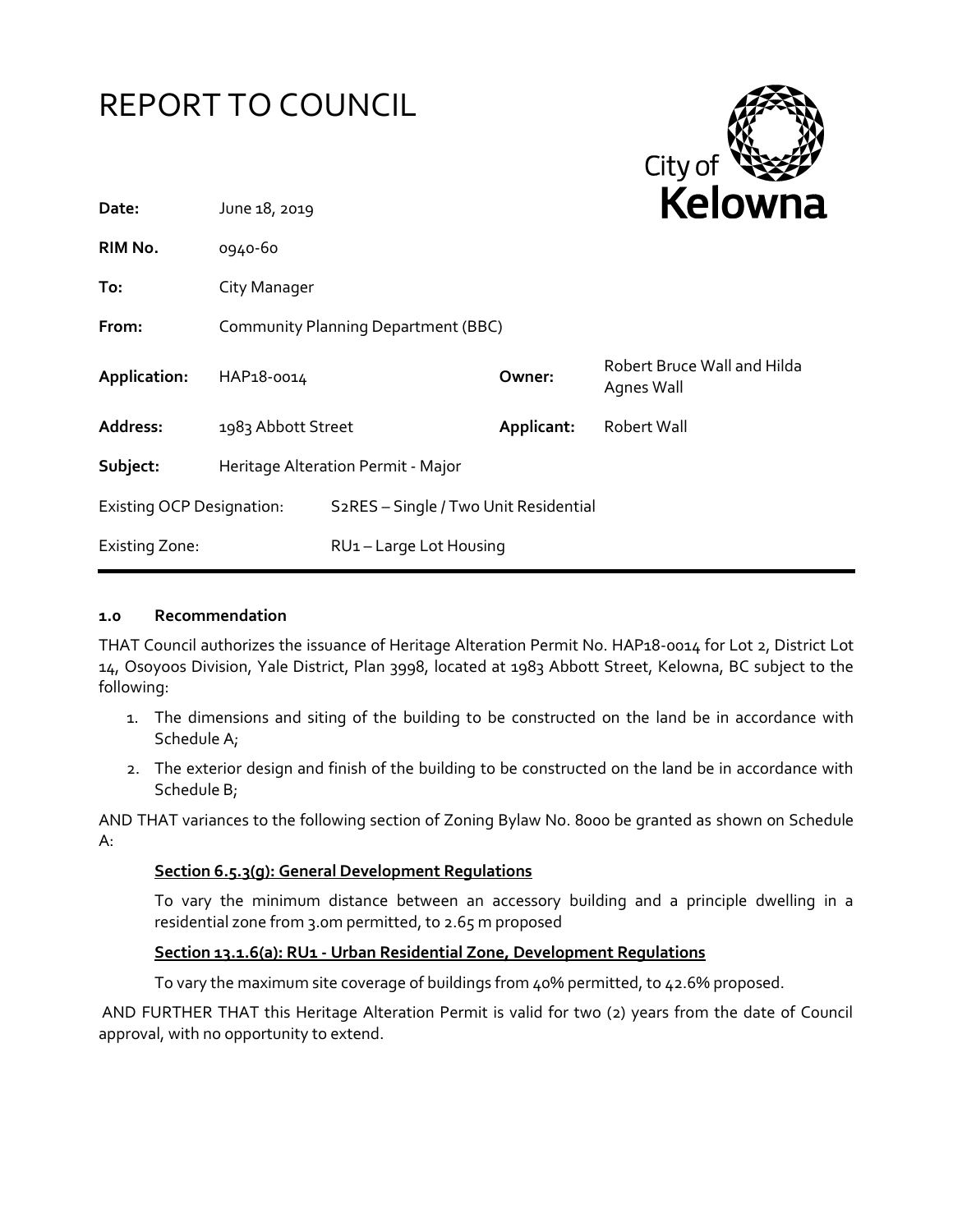### **2.0 Purpose**

To consider the form and character of a proposed single family project located within the Abbott Marshall Heritage Conservation Area and to consider variances to the maximum site coverage of buildings and to vary the minimum distance between an accessory building to the principle dwelling.

### **3.0 Community Planning**

Community Planning Staff recommend support for the proposed Heritage Alteration Permit. The proposal is consistent with the Heritage Alteration Permit Guidelines (Attachment A). The applicant retained the services of a Registered Heritage Consultant to review and comment on the proposed design (Attachment B). In her report, the Consultant identified that the proposed new build met a number of objectives of the City's Heritage Conservation Areas as outlined in the Official Community Plan (OCP), including:

- *Maintain the residential and historical character of the Marshall Street and the Abbott Street Heritage Conservation Areas;*
- *Encourage new development, additions and renovations to existing development which are compatible with the form and character of the existing context;*
- *Ensure that change to buildings and streetscapes will be undertaken in ways which offer continuity of the 'sense-of-place' for neighbours, the broader community; and*
- *Provide historical interest for visitors through context sensitive development.*

There are a several mature trees located on the subject property, as well as a public boulevard tree located in front of the lot on Abbott Street. The applicant is dedicated to retain and protect the existing mature trees on the property during construction of the new dwelling, and has been working with a registered Arborist to prepare a tree protection plan for the on-site and the boulevard trees, including a temporary protection fencing during the construction phase (Attachment B).

## **Variances**

The applicant is requesting consideration for two variances: the maximum site coverage of buildings located on the property, and the minimum distance between the accessory building to the principle dwelling. The site coverage variance is considered minimal being 2.4% over bylaw requirements. Staff gave consideration to both the relatively small lot size and the fact that the proposed new principle dwelling will utilize the existing building footprint on-site.

The second variance for the minimum distance between the accessory building and the principle dwelling is only for a small section, not the entire length of the distance separating the two structures. With the exception of this small section, the distance between the accessory building and the principle dwelling exceeds the minimum Zoning Bylaw requirement.

To fulfil Council Policy No. 367, the applicant submitted a Neighbour Consultation Summary Form to staff on January 19, 2019, outlining that the neighbours within 50 m of the subject property were notified.

## **4.0 Proposal**

## 4.1 Background

The subject property is located in the Abbott Street Heritage Conservation area, but is not included in the Heritage register. The Abbott Street Conservation Guidelines identify the dominant style for the subject property and the adjacent buildings as 'Late Vernacular Cottage'. The existing dwelling does not have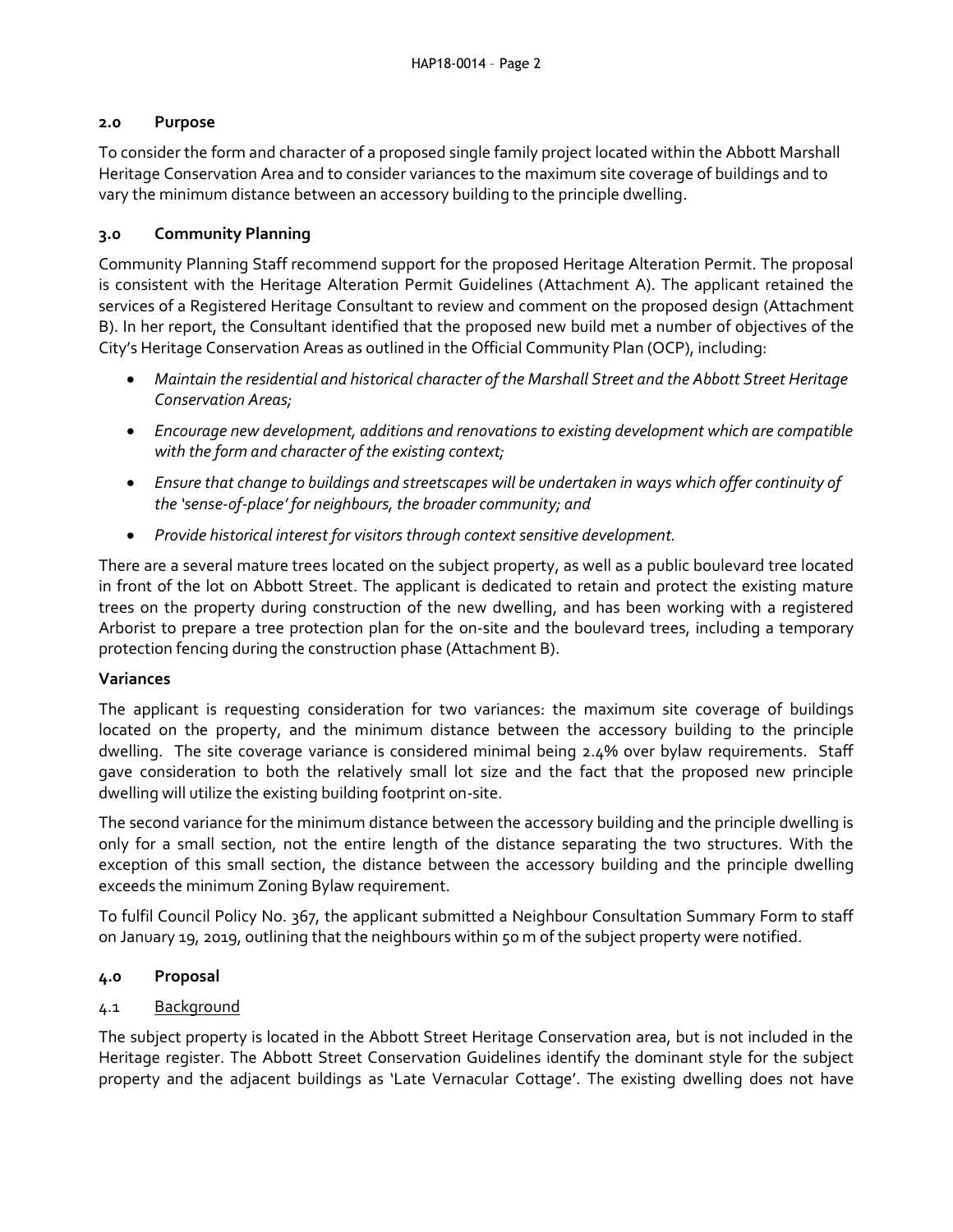heritage protection but an approved Heritage Alteration Permit is required before a Demolition Permit can be issued.

As detailed in the Heritage Consultant's report, "*the subject house is one of a row of four identical singlestorey cottages built in, or just before 1914"*. Over time all four cottages underwent alterations, and the three most altered buildings adjacent to the subject property (1979, 1985, and 1989 Abbott Street) "*no longer present as Vernacular Cottages but as Craftsman-inspired bungalows typical to the 1920's and 1930's"*. Furthermore, "*recent alterations have significantly altered the character of the original streetscape to a character that is not related to the original development"*. The building on the subject property is the only one that has retained the original 1914 form and massing, however the Consultant noted that "*given the alterations on either side, now looks out of context and historically unrelated to its neighbours".*

That applicant also retained the services of a structural engineer to conduct structural assessment of the existing building on the property (Attachment B). The structural assessment report recommended that "*due to significant deterioration of the structure, a new build is the best approach".* Furthermore, due to the many alterations over the years, the Heritage Consultant was unable to "*visually identify the original finishes, as such their condition, if they survived on the building, was impossible to assess"*.

## 4.2 Project Description

The applicant is proposing to demolish the existing  $117m^2(1,257ft^2)$  single detached dwelling with an attached single car garage, and construct a new 104m<sup>2</sup> (1119ft<sup>2</sup>) single detached house and a 49m<sup>2</sup> (531ft<sup>2</sup>) detached two-car garage. The 1.5 storey new build is proposed to be located approximately on the same footprint as the existing structure and will maintain access from a rear lane.

In keeping with the Abbott Street Conservation Area Guidelines, the new build design recommendations made by the Heritage Consultant consisted of "*retaining the appearance of a grouping of four cottages that share the same lineage and design*". As such the design approach for a new build at the subject property was recommended to "*adapt the street-facing roofline to a front-gabled form and enlarge the building to the general 1.5 storey height of its neighbours*".

In addition to the design cues that were included from adjacent and neighbouring houses such as the 1.5 storey height, front gabled façade roofline and partially enclosed veranda, the applicant's designer incorporated a number of recommended design, finish and architectural elements traditional to Vernacular Cottages of 1914, including (as illustrated in Figure 1):

- *a separate hipped veranda roof which extends the entire width of the façade;*
- *vertical window openings with projecting sills - upper and lower sashes of equal dimensions;*
- *slim, square veranda posts roughly 5" wide but not wider than 6";*
- *smooth finish horizontal lap siding;*
- *smooth finish window and door casings;*
- *smooth finish trim corner 5.5" boards;*
- *historic (low) veranda railing height of 20"- 24";*
- *authentic Edwardian-era colour scheme and placement;*
- *solid wood traditional front door, partially glazed; and,*
- *Historic Edwardian colour scheme - a contrasting colour scheme, consisting of a dark or mid-tone body, light trim and dark windows.*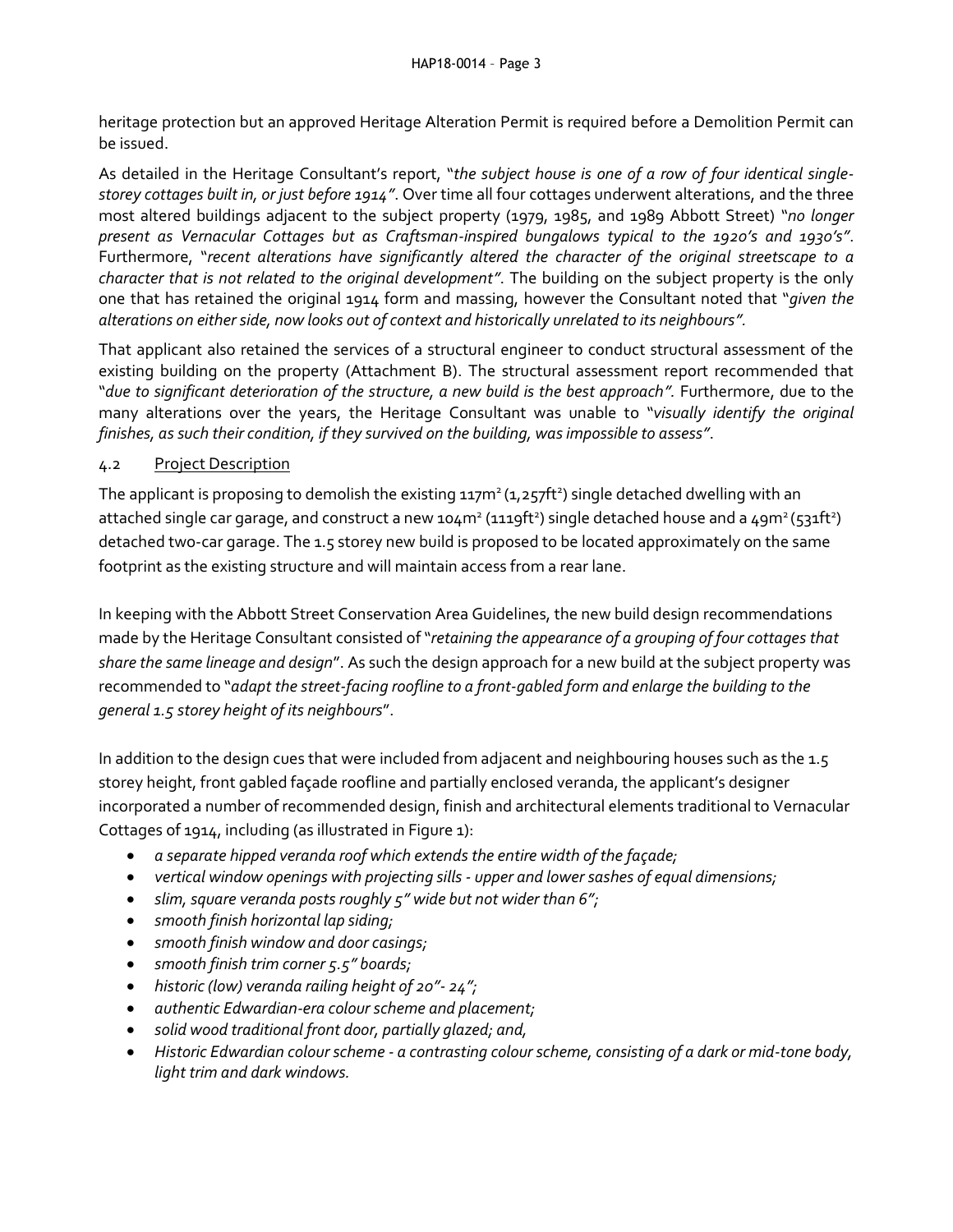

**Figure 1 :** East (Abbott Street) facing elevation of the proposed new building at 1983 Abbott Street.

#### 4.3 Site Context

The 360.2 m<sup>2</sup> subject property is located near the corner of Abbott Street and Beach Avenue. It is in close proximity to the Kelowna General Hospital, several waterfront parks, and downtown Kelowna. It is located on the Abbott Street Recreation Corridor and is within the Permanent Growth Boundary.

Adjacent land uses are as follows:

| <b>Orientation</b> | Zoning                                                                | <b>Land Use</b> |
|--------------------|-----------------------------------------------------------------------|-----------------|
| North              | RU1 - Large Lot Housing                                               | Residential     |
| East               | RU <sub>1</sub> – Large Lot Housing                                   | Residential     |
| South              | RU1-Large Lot Housing<br>RU1C - Large Lot Housing with Carriage House | Residential     |
| West               | RU <sub>1</sub> – Large Lot Housing                                   | Residential     |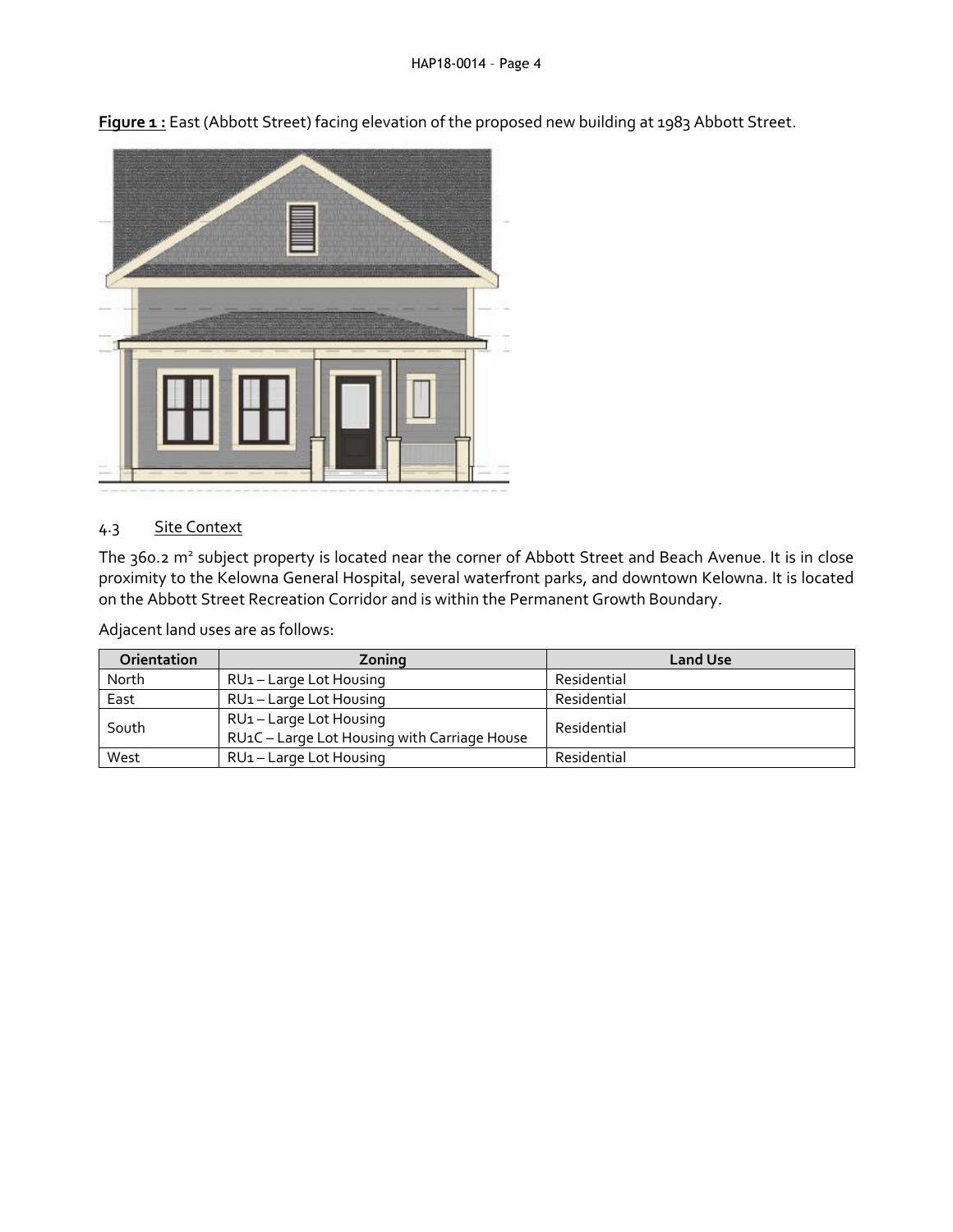

**Subject Property Map:** 1983 Abbott Street

# 4.4 **Zoning Analysis Table**

| <b>Zoning Analysis Table</b>                                                                                                 |                              |                      |  |  |
|------------------------------------------------------------------------------------------------------------------------------|------------------------------|----------------------|--|--|
| <b>CRITERIA</b>                                                                                                              | <b>RU1 ZONE REQUIREMENTS</b> | <b>PROPOSAL</b>      |  |  |
| <b>Development Requlations</b>                                                                                               |                              |                      |  |  |
| Site Coverage of Buildings                                                                                                   | 40%                          | 42.6% <b>O</b>       |  |  |
| Site Coverage of Buildings,<br>Driveways, and Parking                                                                        | 50%                          | 45.7%                |  |  |
| Height                                                                                                                       | 2.5 storey or 9.5m           | 1.5 storey or 6.03m  |  |  |
| <b>Front Yard</b>                                                                                                            | 4.5m                         | 4.5m                 |  |  |
| Side Yard (south)                                                                                                            | 2.0 <sub>m</sub>             | 2.0 <sub>m</sub>     |  |  |
| Side Yard (north)                                                                                                            | 2.0 <sub>m</sub>             | 2.0 <sub>m</sub>     |  |  |
| Rear Yard (to an accessory building<br>from lane access)                                                                     | 1.5 <sub>m</sub>             | 1.5 <sub>m</sub>     |  |  |
| <b>Other Regulations</b>                                                                                                     |                              |                      |  |  |
| Minimum Parking Requirements                                                                                                 | 2                            | $\overline{2}$       |  |  |
| Minimum distance between an<br>accessory building and a principle<br>dwelling                                                | 3.0 <sub>m</sub>             | $2.65m$ <sup>O</sup> |  |  |
| <b>O</b> Indicates a requested variance to vary the maximum site coverage of buildings from 40% permitted, to 42.6% proposed |                              |                      |  |  |

❷ Indicates a requested variance to vary the minimum distance between an accessory building and a principle dwelling in a residential zone from 3.0m permitted, to 2.65 m proposed.